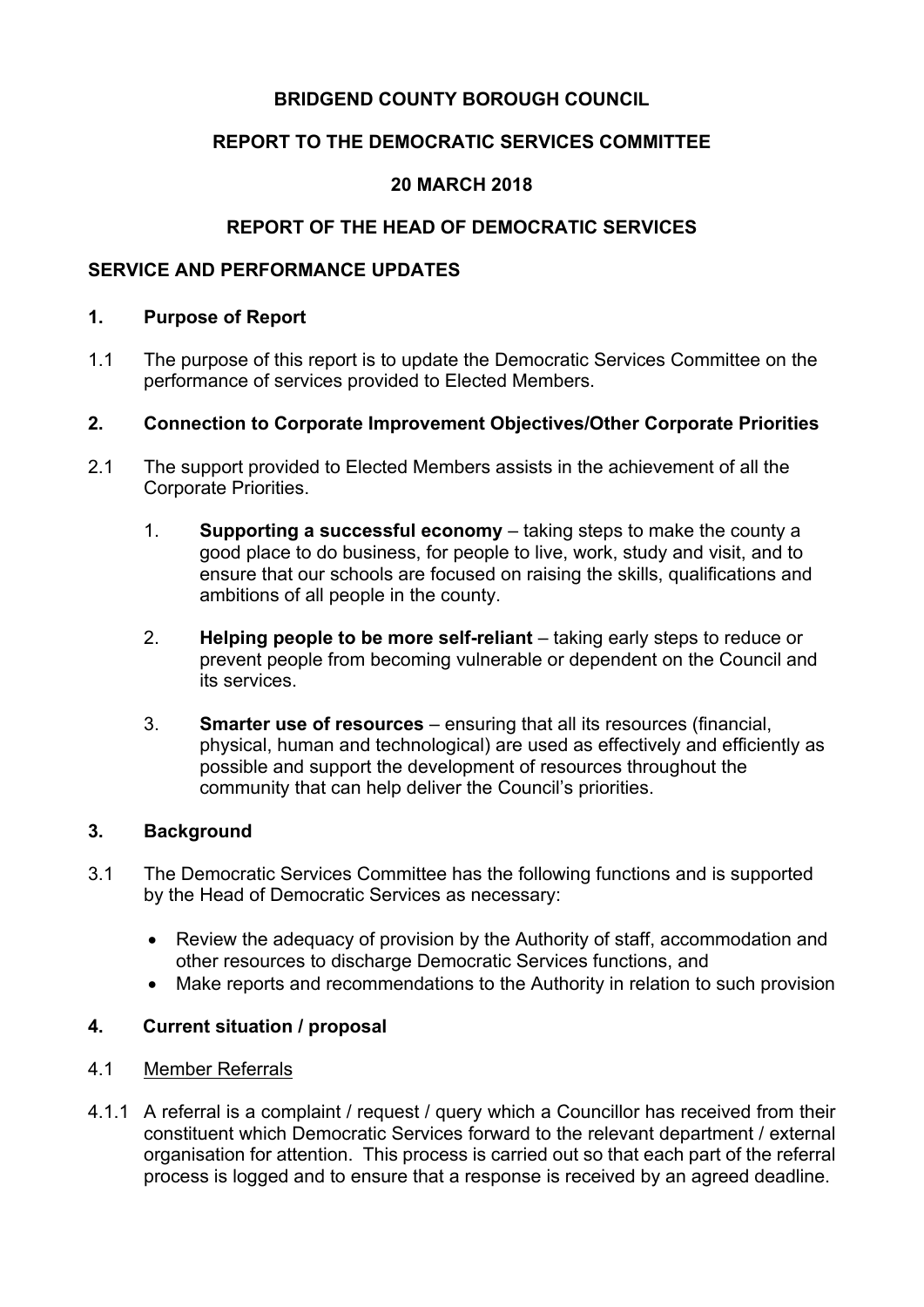| 4.1.2 The following table shows the number of referrals made between 1 October 2017 and |
|-----------------------------------------------------------------------------------------|
| 28 February 2018.                                                                       |

| <b>Directorate</b>                                    | Referred<br>Total | <b>Days</b><br>Total 10 | <b>Days</b><br>$\overline{\mathbf{C}}$<br>드<br>ೢೕ | <b>Days</b><br>$\mathbf{S}$<br>Total | <b>Days</b><br>20<br>$\frac{1}{2}$ | Completed<br>Total | <b>Total Percentage</b><br>Completed |
|-------------------------------------------------------|-------------------|-------------------------|---------------------------------------------------|--------------------------------------|------------------------------------|--------------------|--------------------------------------|
| <b>Chief Executive</b>                                | 23                | 12                      | 54.4%                                             | 16                                   | 83.3%                              | 19                 | 86.9%                                |
| <b>Communities</b>                                    | 1062              | 536                     | 57.3%                                             | 688                                  | 73.1%                              | 906                | 82.7%                                |
| <b>Education and Family Support</b>                   | 40                | 18                      | 51.4%                                             | 29                                   | 82.9%                              | 35                 | 87.5%                                |
| <b>Operational and Partnership</b><br><b>Services</b> | 92                | 40                      | 47.2%                                             | 60                                   | 70.4%                              | 78                 | 80.3%                                |
| Wellbeing                                             | 43                | 16                      | 62.1%                                             | 30                                   | 93.9%                              | 34                 | 82.7%                                |
| <b>External</b>                                       | 56                | 27                      | 47.9%                                             | 35                                   | 57.9%                              | 49                 | 79.8%                                |
| <b>Totals</b>                                         | 1316              | 649                     | 53.4%                                             | 858                                  | 76.9%                              | 1121               | 83.3%                                |

- 4.1.3 The Corporate Overview and Scrutiny Committee Scrutiny requested that the following queries and recommendations be referred to the Democratic Services Committee for consideration:
	- 1. Responses to referrals differ between Directorates, some respond much quicker than others and also provide a written response outlining a timeframe for resolution.
		- (a) What Directorates are compliant with timelines?
		- (b) Are Member Referrals monitored for dissatisfaction?
		- (c) How do other LAs deal with Member Referrals?
		- (d) recommends that all referrals are allocated a resolution timeline, detailing what action will be taken and that this be fed back to Members on completion.
	- 2. It is further recommended that an annual report be provided to Members detailing an analysis of the themes originating from Member Referrals to improve their knowledge and daily understanding of the needs and priorities of the public including future budget setting needs.
- 4.1.4 The last review of the Member Referral system was reported to the Democratic Services Committee at its meeting on 6 November 2013. The review identified that approximately 45% of referrals were completed within the 10 day target period with the overall percentage of completed referrals averaging between 90 - 95% at the end of a three month period. Monitoring of these statistics has continued and these figures have been used as a benchmark for the subsequent completion times of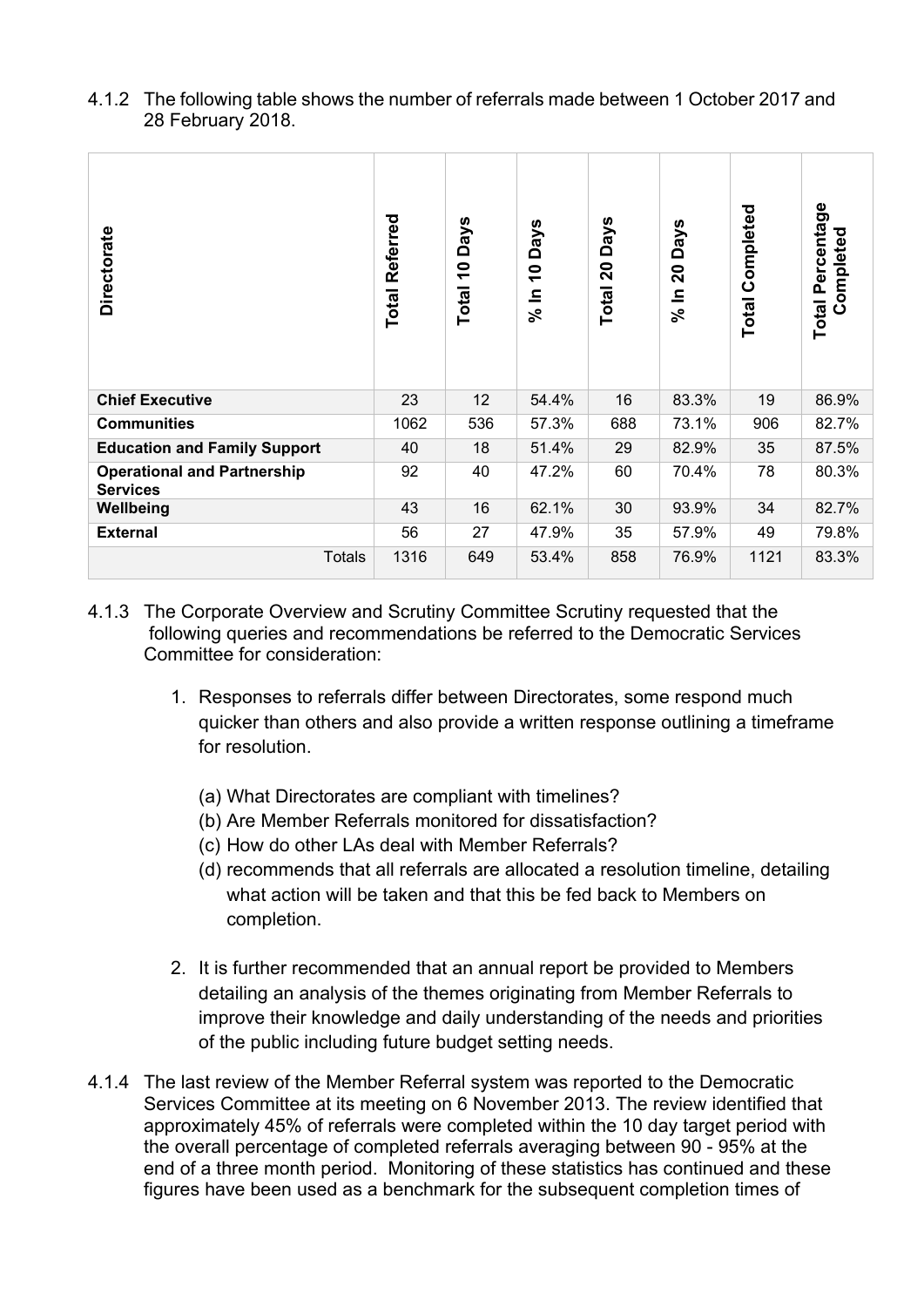referrals. The completion data has remained consistent as identified in the 2013 review.

4.1.5 As reported on 13 July 2017 the number of referrals made between 8 May 2017 and 30 June 2017 was 961 which compares to 258 for the same period in 2016 and to 518 in the last post-election period in 2012. The annual rate of member referrals is as follows:

| Year    | <b>Number of referrals</b> |
|---------|----------------------------|
| 2012-13 | 3138                       |
| 2013-14 | 3012                       |
| 2014-15 | 2158                       |
| 2015-16 | 2052                       |
| 2016-17 | 2293                       |
| 2017-18 | 3885                       |
| Average | 2756.33                    |

The figures for 2017-18 are as logged on 12 March 2018. The data indicates that there is a 40% increase in the referrals made in 2017-18 compared to the average number of referrals received each year.

- 4.1.6 Following the receipt of these Scrutiny recommendations and the concerns previously expressed by the Democratic Services Committee a review of the Member Referral system is planned to be undertaken and will consider the following matters:
	- Appropriate subjects for consideration as a Member Referral
	- The timelines for responses to referrals to be made
	- The escalation process when responses are not received with the agreed timescales
	- How do other Local Authorities manage their Member Referrals
	- Provision of training to Elected Members in the use of Member Referrals and Open-source Ticket Request System (OTRS.)
	- Difficulties and barriers for officers dealing with Member Referrals
	- Undertaking analysis of Member Referrals to identify trends or key topics
	- Is OTRS the most suitable software package for Member Referrals?
	- Is a Member Referrals system needed?
	- Providing a suitable response to the scrutiny queries and recommendations
- 4.1.7 The Democratic Services Committee is requested to identify any additional concerns in order to ensure that the full scope of the review is identified before being progressed.

#### 4.2 Member Development Programme

4.2.1 The following member induction activities have been held since the since October 2017: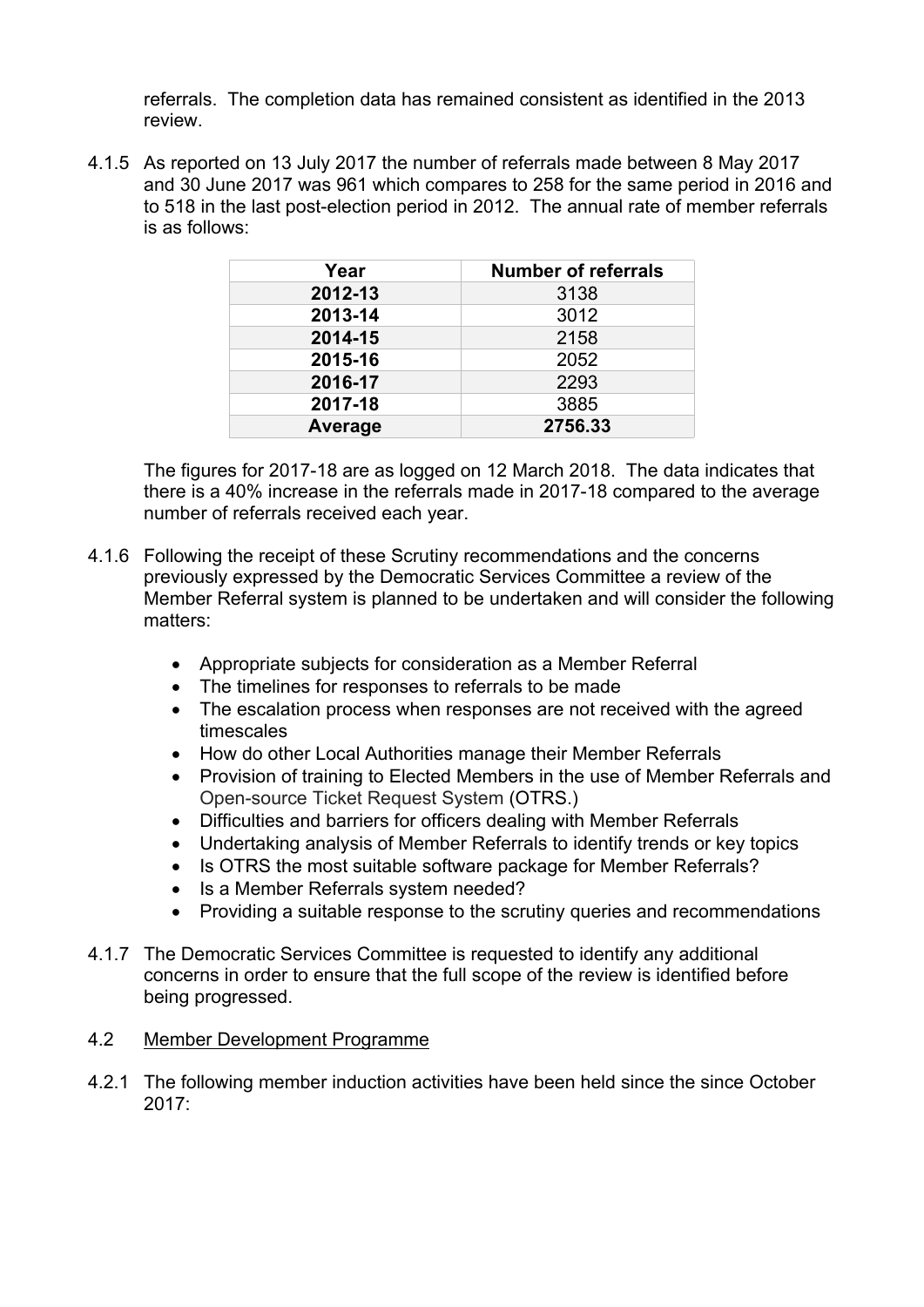| <b>Topic</b>                           | <b>Date</b>                                      | Total<br>attendance | Percentage<br>attendance |
|----------------------------------------|--------------------------------------------------|---------------------|--------------------------|
| <b>Budget Workshop</b>                 | 26 Oct 17<br>09 Nov 17                           | 35                  | 62.96%                   |
| <b>Dementia Awareness</b>              | 09 Oct 17                                        | 11                  | 20.37%                   |
| <b>Community Action Fund</b>           | 09 Oct 17<br>12 Oct 17<br>01 Nov 17<br>31 Jan 18 | 54                  | 100%                     |
| <b>Appeals Panel (Highways)</b>        | 26 Oct 17                                        | 7                   | 58.33%                   |
| <b>Regional Induction</b>              | 10 Nov 17                                        | 14                  | 44.83%                   |
| <b>Scrutiny of Performance Reports</b> | 14 Nov 17                                        | 10(4)               | 50.00%                   |
| <b>Wellbeing of Future generations</b> | 27 Nov 17                                        | 19                  | 35.19%                   |
| <b>Social Media</b>                    | 18 Dec 17<br>09 Jan 18                           | 17                  | 31.48%                   |
| <b>Boundary Commission Briefing</b>    | 09 Jan 18                                        | 32                  | 59.26%                   |
| <b>LGBT Awareness</b>                  | 29 Jan 18<br>06 Feb 18                           | 27                  | 50.00%                   |
| <b>Member Mentors</b>                  | 01 Feb 18                                        | 7                   | 46.15%                   |

Note: The figures in brackets denote the number of other Elected Members who attended the training in addition to those who were required to attend.

4.2.2 The following Pre-Council briefings have been held since the Election:

| Topic                                     | <b>Date</b> | <b>Total</b><br>attendance | Percentage<br>attendance |
|-------------------------------------------|-------------|----------------------------|--------------------------|
| <b>Digital Transformation</b>             | 20 Dec 17   | 25                         | 46.30%                   |
| <b>Implementation of Universal Credit</b> | 31 Jan 18   | 43                         | 79.63%                   |
| <b>Local Development Plan</b>             | 28 Feb 18   | 21                         | 38.88%                   |

4.2.3 The following e-learning modules have been completed by Elected Members:

| Topic                                   | <b>Number</b><br><b>Completed</b> | Percentage<br><b>Completed</b> |
|-----------------------------------------|-----------------------------------|--------------------------------|
| <b>Corporate Induction</b>              |                                   | 5.56%                          |
| <b>Data Protection</b>                  | 27                                | 50.00%                         |
| <b>Fire Safety Awareness</b>            | 2                                 | 3.70%                          |
| <b>ICT Code of Conduct</b>              | 6                                 | 11.11%                         |
| <b>Safeguarding Children and Adults</b> | 9                                 | 16.67%                         |

4.2.4 The following training has been undertaken by the Development Control Committee:

| Topic                        | <b>Date</b> | Total<br>attendance | Percentage<br>attendance |
|------------------------------|-------------|---------------------|--------------------------|
| <b>Trees and development</b> | 09-Nov-17   | 10                  | 55.56%                   |
| LDP review info workshop     | 21-Dec-17   | 10                  | 55.56%                   |
| <b>Advertisement control</b> | 01-Feb-18   | 13                  | 72.22%                   |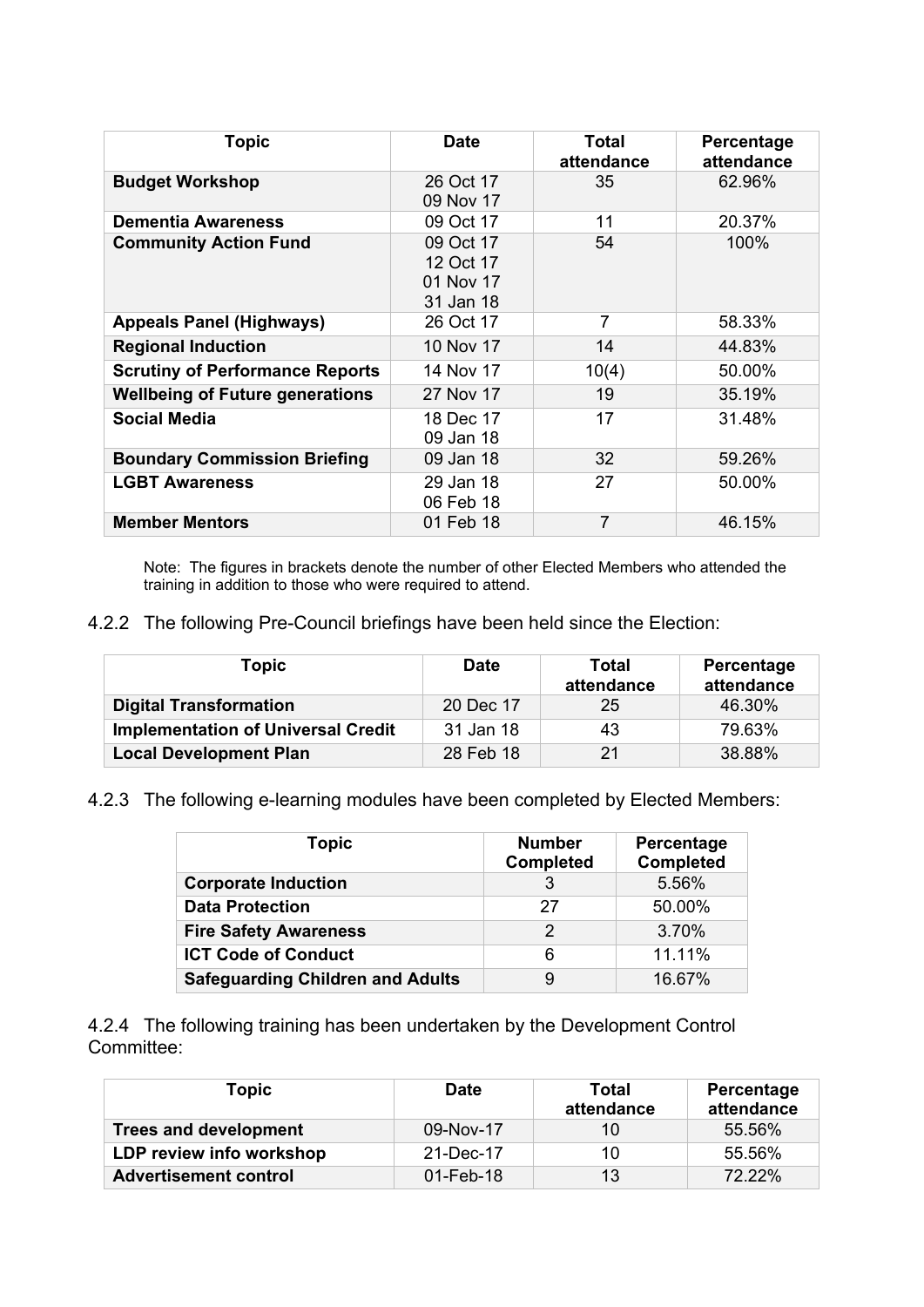4.2.5 The following topics are being planned for inclusion on the Member Development Programme:

| • Annual Reports               | (April 2018) |
|--------------------------------|--------------|
| • Personal Development Reviews | (May 2018)   |
| • Autism Awareness/ALN/NASC    | (June 2018)  |

4.2.6 The following Member Development topics are being provided to the Development: Control Committee:

| <b>Date</b>   | <b>Topic</b>                                                                                                                                                                      |
|---------------|-----------------------------------------------------------------------------------------------------------------------------------------------------------------------------------|
| 26 April 2018 | <b>Community Transport</b>                                                                                                                                                        |
| 24 May 2018   | Section 106 legal agreements – basics and limitations                                                                                                                             |
| 04 July 2018  | Cenin Renewables at Stormy Down<br>Member training site visit at Cenin Renewables to view<br>wind turbine, solar panels, cement labs, anaerobic<br>digestion plant, battery bank. |

- 4.2.7 The following are the list of topics for possible consideration for inclusion in the Member Development programme:
	- Highways & Depot Rationalisation
	- Procurement Portal
	- Anti-slavery & Human trafficking
	- Update on Gypsy / Travellers
	- Elective Home Education
	- Ty Elis Counselling Service Cabinet Member
	- Housing and engagement with the RSL Cabinet Member
	-
	-
	-
	- Community Health Council **Caulty** Chief Executive
	-
	- Web-based Planning Facilities Development Control Officers
	-
- 
- 
- Pupil Referral Unit  **School Improvement Group**
- Domestic Violence Update  **Access Democratic Services Committee**
- Dark Skies Cllr E Venables
	-
- Carers Update  **SS** and Wellbeing Act
	-
- PSB Scrutiny Training **Communist Communist Communist Communist Communist Communist Communist Communist Communist Communist Communist Communist Communist Communist Communist Communist Communist Communist Communist Communi**
- 4.2.8 The Democratic Services Committee is requested to identify any additional topics for delivery as a Member Development sessions and to prioritise the activities accordingly.
- 4.2.9 The Democratic Services Committee is requested to confirm that the following E-learning topics be completed by all Elected Members before 01 Jun 2018:
	- 1) Data Protection Act
	- 2) Safeguarding Children and Adults
	- 3) Social Services and Well-being (Wales) Act 2014
	- 4) Equalities & Diversity Training

4.2.10 A series of drop in sessions will be provided to support Elected Member to log into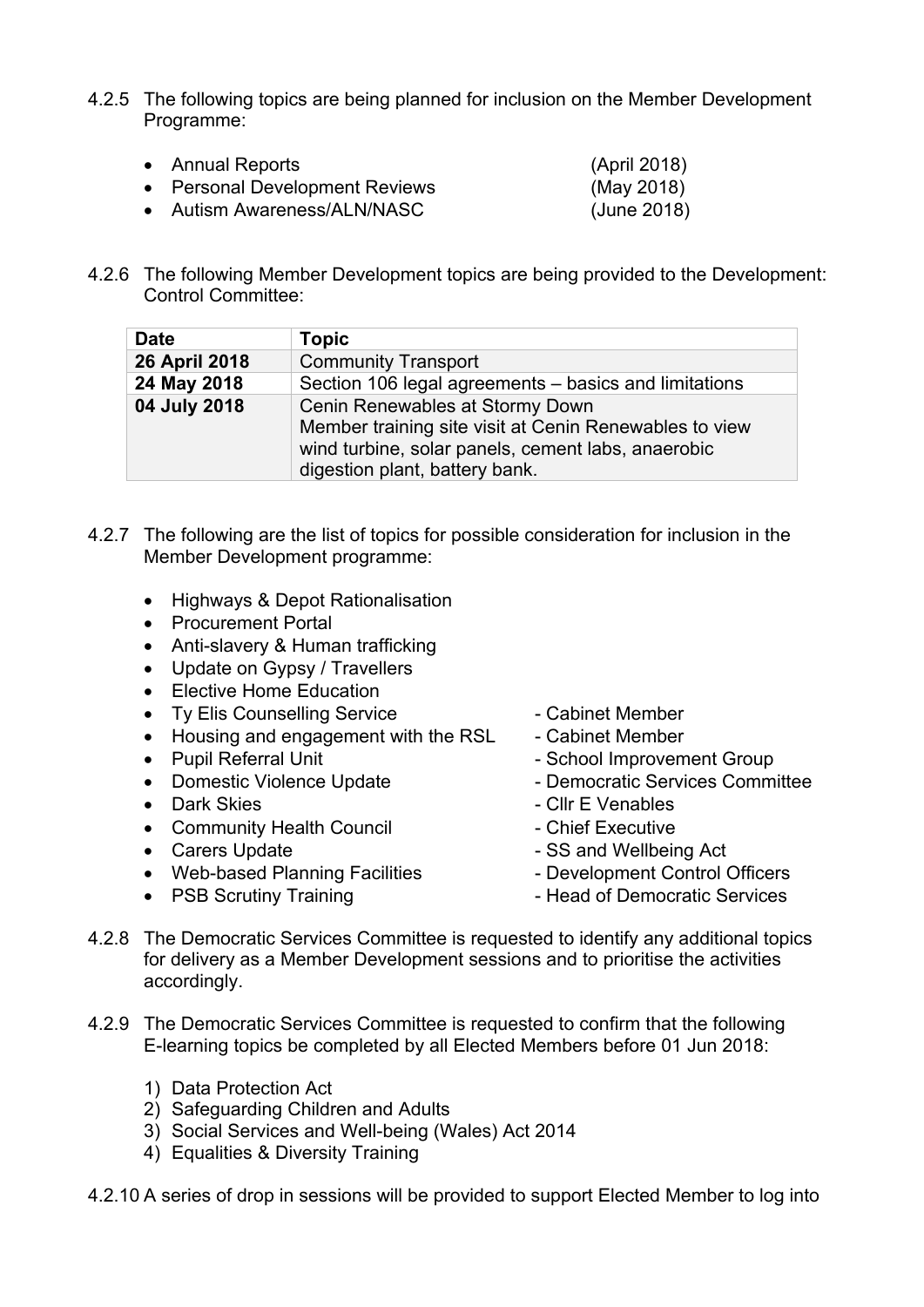the Learning and Development website and the learning topics identified.

4.2.11 The following topics are being planned for Pre-Council briefings:

- 28 Mar 18 V2C (Provisional)
- 25 April18 The Central South Consortium (Provisional)
- 13 Jun 18 The Bryncethin Campus (Provisional)
- 11 Jul 18 Young Carers (Provisional)
- 4.2.12 The Committee is requested to identify any additional topics other than those listed in paragraph 4.2.11 to be delivered as Pre-Council briefings and to prioritise those topics accordingly.

## 4.3 Webcasting

4.3.1 The following webcasting statistics have been compiled as at 08 March 2018:

| Ser              | Meeting                    | Date          | Live Views   | On Demand | Total |
|------------------|----------------------------|---------------|--------------|-----------|-------|
| 1                | <b>DCC</b>                 | 13-Apr-17     | $\mathbf{0}$ | 83        | 83    |
| $\mathbf{2}$     | Licensing Sub-Committee A  | 14-Sep-17     | 21           | 60        | 81    |
| 3                | SOSC <sub>3</sub>          | 22-Nov-17     | 80           | 124       | 204   |
| 4                | <b>Corporate Parenting</b> | 24-Jan-18     | 7            | 43        | 50    |
| 5                | Cabinet                    | 30-Jan-18     | 19           | 27        | 46    |
| 6                | SOSC <sub>2</sub>          | 07-Feb-18     | 18           | 61        | 79    |
| $\overline{7}$   | SOSC <sub>3</sub>          | 12-Feb-18     | 16           | 44        | 60    |
| 8                | Cabinet                    | 13-Feb-18     | 11           | 40        | 51    |
| $\boldsymbol{9}$ | Cabinet                    | 27-Feb-18     | 14           | 18        | 32    |
| 10               | Council                    | 28-Feb-18     | 41           | 53        | 94    |
|                  |                            | <b>Totals</b> | 227          | 553       | 780   |
|                  |                            | Average       | 22.7         | 55.3      | 78    |

4.3.2 The following meetings are planned to be webcast:

| <b>Committee</b>           | <b>Date</b> | Topic                         |
|----------------------------|-------------|-------------------------------|
| <b>Development Control</b> |             | 15-Mar-18   Tondu Development |
| SOSC <sub>3</sub>          |             | 21-Mar-18   Empty Properties  |
| <b>Cabinet</b>             | 27-Mar-18   | Various                       |

# 4.4 Members ICT Forum

- 4.4.1 At its meeting on 2 November 2017 the Democratic Services Committee appointed the following three members to form part of the Members ICT Forum:
	- Cllr G Thomas Labour
	- Cllr B Sedgebeer Labour
	- Cllr S Vidal Conservative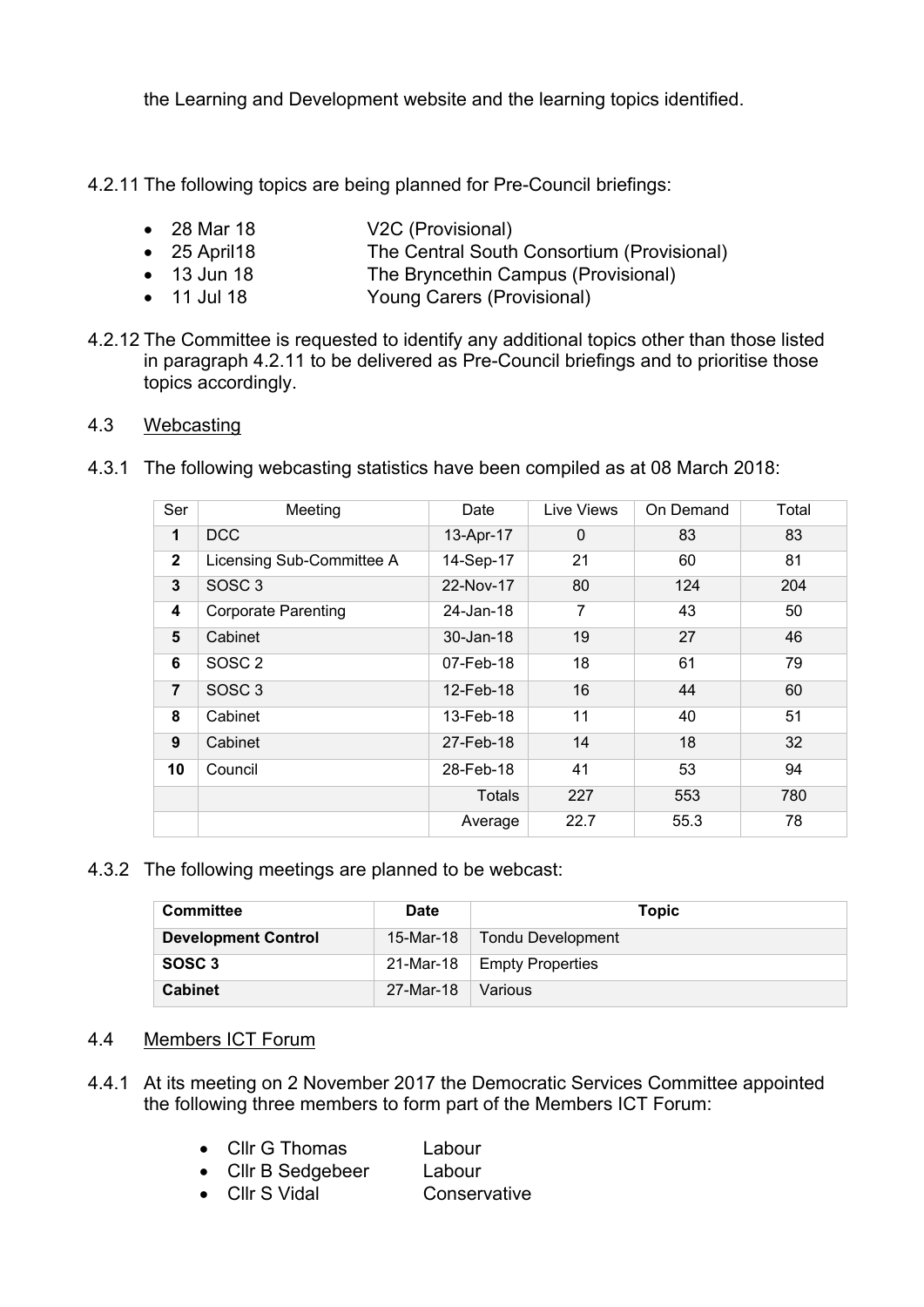- 4.4.2 The Head of Democratic Services was requested to identify three members to complete the formation of the Members ICT Forum and to ensure that it had an suitable level of cross party representation. The following members volunteered for the Members ICT Forum:
	- Cllr J Radcliffe Plaid Cymru
	- Cllr E Venables Independent Alliance
- -
- 
- Cllr J Williams Independent
- 4.4.2 The first meeting is being planned for early April. Councillors will be advised to contact one of their representatives on the Members ICT Forum or the Head of Democratic Services to raise any ICT issue they may have. The Democratic Services Committee will be advised of any updates from the Members ICT Forum as necessary.
- 4.5 Member Support Officer (MSO) Network
- 4.5.1 The Head of Democratic Services will be attending the MSO Network on 15 March 2018. The meeting is facilitated by the Welsh Local Government Association (WLGA) and is attended by the Heads of Democratic services and Member Support Officers from across Wales.
- 4.5.2 The agenda is planned to include:
	- An update from the Welsh Government on the Local Government (Wales) Bill.
	- Guidance for councillors prepared by the WLGA on online abuse and personal safety
	- The General Data Protection Regulation, the network is invited to share any plans for guidance for members on the new legislation
	- Discussion with members of the Independent Review Panel considering the role of community and town councils
	- Member Support and development consultants and trainers
	- Diversity in Democracy update.
- 4.5.3 The Head of Democratic Services will provide a verbal update to the committee of the outcomes of the MSO Network.

# **5. Effect upon Policy Framework& Procedure Rules**

5.1 There is no effect upon the Policy Framework and Procedure Rules.

## **6. Equality Impact Assessment**

6.1 There are no equality implications in respect of this report.

#### **7. Financial Implications**

7.1 All activities described in this report will be met from existing budget provisions.

#### **8. Recommendations**